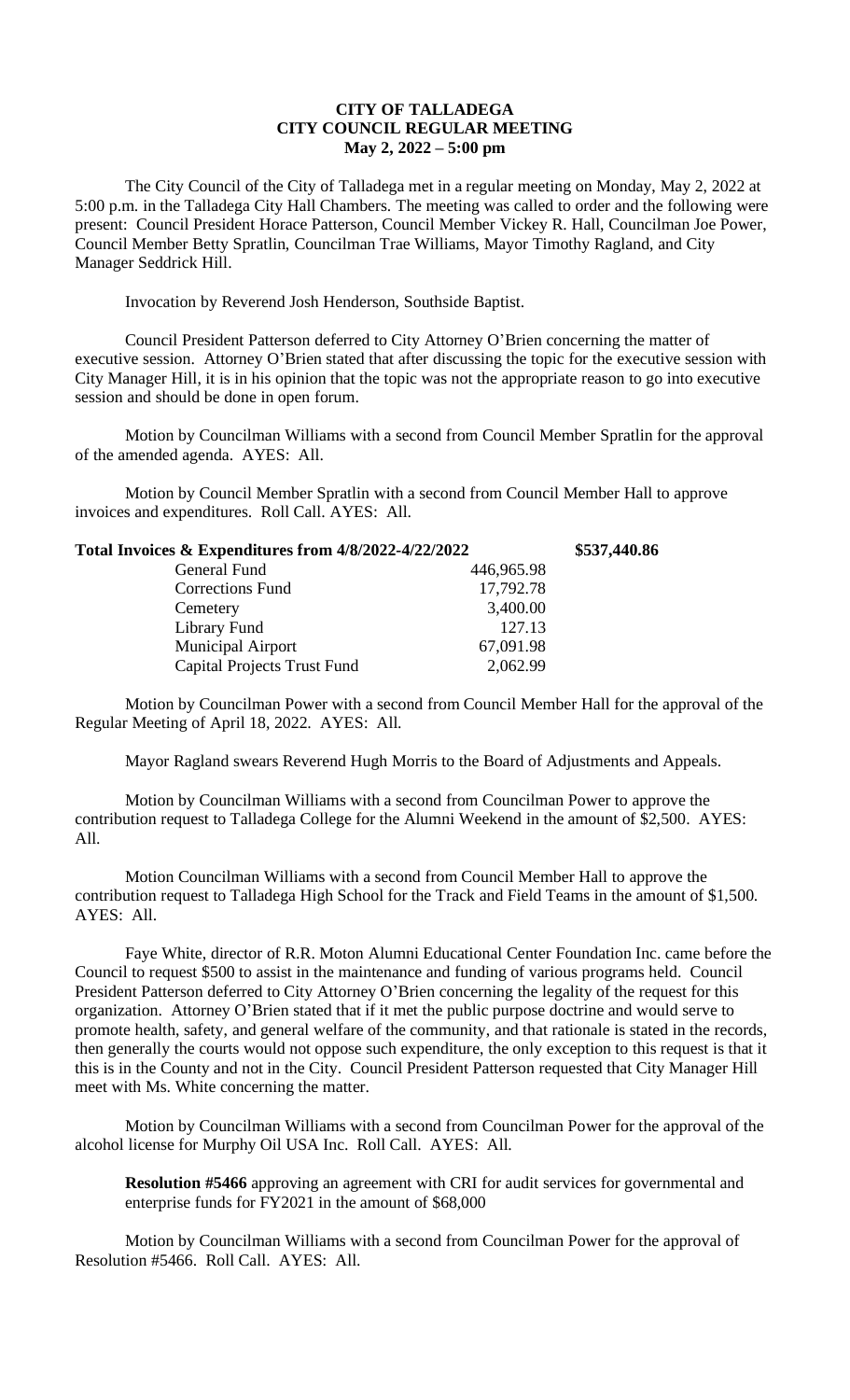Brian Free from CRI was present to recap the 9/30 audit. It was stated that overall totals were adequate for a city the size of Talladega. Councilman Power inquired if CRI would be auditing everything such as revenue from taxes as well as expenses. Mr. Free stated that CRI would be auditing financial statements, governmental activity, business activity, and each major and nonmajor combined. Also, questioned was the auditing of RSI as the contract states that it would not be audited. Mr. Free commented that the RSI schedule was not part of the required conformity however there is assurance coming from the actuary.

**Resolution #5467** amending Resolution #4109 to widen the scope of area for the Façade Grant

Motion by Councilman Williams with a second from Council Member Hall for the approval of Resolution #5467. Roll Call. AYES: All.

**Resolution #5468** approving an agreement with NASCAR Media Ventures, LLC for video highlighting tourism in the amount of \$150/hour

Motion by Councilman Williams with a second from Council Member Hall for the approval of Resolution #5468. Roll Call. AYES: All.

City Manager Hill deferred to City Attorney O'Brien concerning the agreement with NASCAR. It was mentioned that although the price to do the highlight video is now free, there are some restrictions as to the use of the video. It is restricted only for tourism and cannot be sold or offer for viewing to the general public.

**Resolution #5469** authorizing the participation in the Main Street Alabama Program

Motion by Councilman Power with a second from Council Member Hall for the approval of Resolution #5469. Roll Call. AYES: All.

**Resolution #5470** approving an agreement with Bretwood Capital Partners LLC for advisory services *Tabled*

Councilman Williams requested City Manager Hill give a brief overview of this agreement. City Manager Hill stated that this organization would assist the City in going after funding and loans and would only be compensated if the City received funding. Councilman Power inquired about a clause in the termination portion of the agreement; stating that it looks to read that either party could terminate the contract, however the Bretwood Capital Partners would be able to bill the City \$400/hour for every hour worked from the time of the work began. It was decided that City Attorney O'Brien review the agreement.

**Resolution #5471** approving a Memorandum of Agreement (MOA) with The Omega Academy of Science and Fine Arts for the Eastside Academy Redevelopment *Tabled* 

Council President Patterson deferred to City Manager Hill concerning Resolution #5471. City Manager Hill stated that the aforementioned agreement would turn the Eastside Academy into two things, a center for fine arts and STEM academy for boys from the ages of 7-13 and a community center. With this agreement, the Omega Academy agrees to redevelop the park behind the facility to make it a nice community center. There were also questions as to the future ownership of the building. According to the agreement, the property would belong to the Omega Academy. After much discussion, it was decided that City Attorney O'Brien review the MOA and it be brought back for consideration at the next regular Council meeting.

Motion by Council Member Spratlin with a second by Council Member Hall to approve invoices and expenditures for the Water Department. Roll Call. AYES: All.

| Water Department Expenditures for 4/8/2022 to 4/22/2022 |            | \$375,547.20 |
|---------------------------------------------------------|------------|--------------|
| Water/Sewer Fund                                        | 375,547.20 |              |

**Resolution #5472** approving an agreement with Covering Your Assets and Jeffrey's Consulting for accounting services at a cost of \$125/hour per specialist